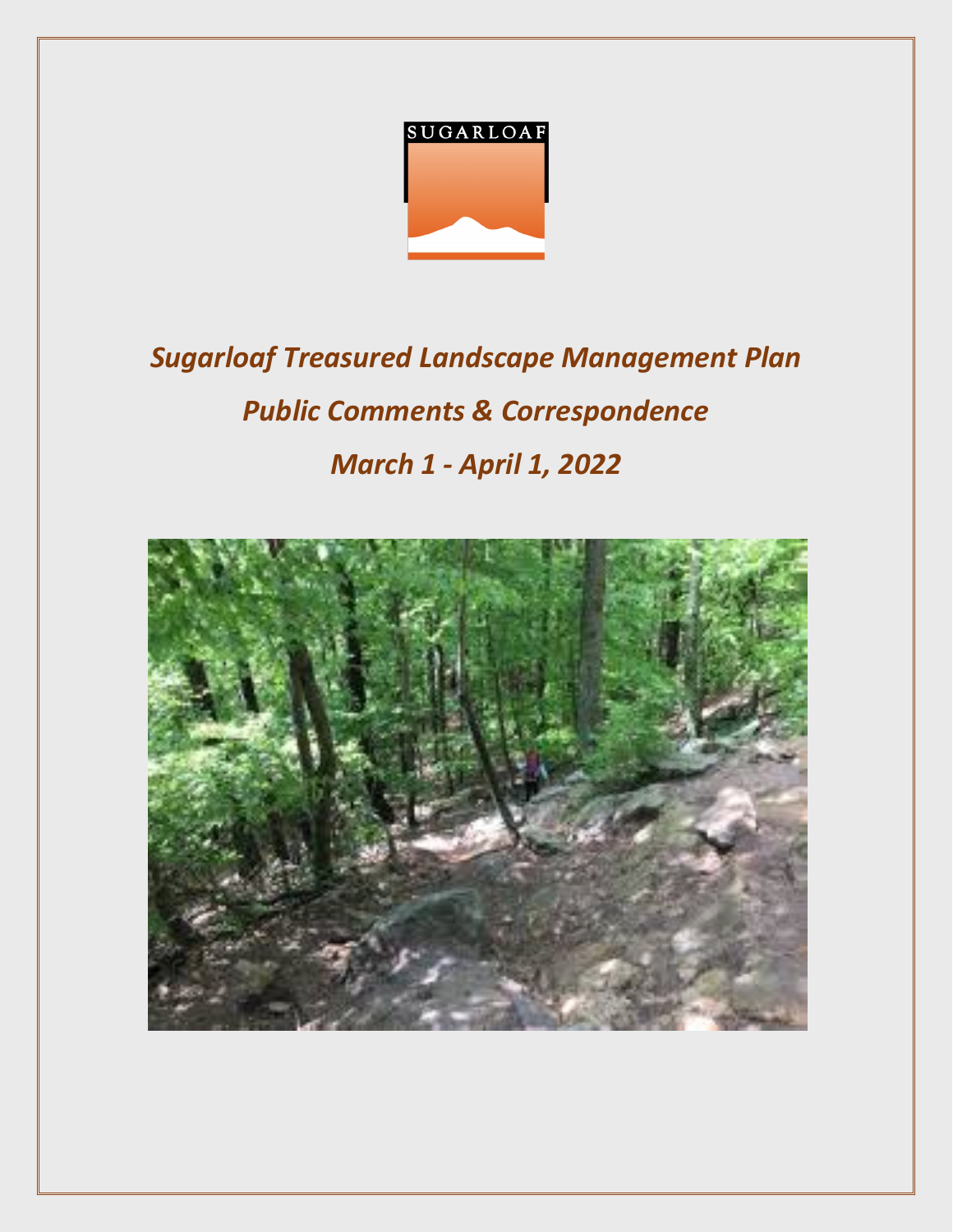

March 1, 2022

RE: Monocacy-Sugarloaf Treasured Landscape Management Plan Overlay

Frederick County Planning Commission 30 North Market Street Frederick MD 21701

Dear Planning Commission,

Catoctin Land Trust is a nonprofit organization that has partnered to preserve over 2,200 acres in Frederick County through conservation easements.

It is our view that to meet the goal of preserving the Sugarloaf region, and to align with the Livable Frederick master plan, the Monocacy-Sugarloaf Treasured Landscape Management Plan Overlay must apply to the entire area within the currently defined boundary — those lands west of Interstate 270.

The matter goes to the very heart of sound planning. Inclusion of the entire landscape is the only way to make a management plan for the treasured landscape viable. All allowable land uses west of I-70 should be evaluated and planned based upon their impacts on the entire treasured landscape.

The Monocacy-Sugarloaf Treasured Landscape Management Plan and its Overlay District will protect the region's open spaces, farmlands, forests, waterways, communities, habitats, and historical landscapes only when the landscape itself is kept intact.

The Monocacy-Sugarloaf Treasured Landscape Management Plan and the Overlay District are consistent with the Master Plan's goals. Livable Frederick is one of the most thoughtful, welldesigned master plans in the nation. The decisions we make should honor it.

Thank you for your consideration.

Sincerely,

David Lillard executive director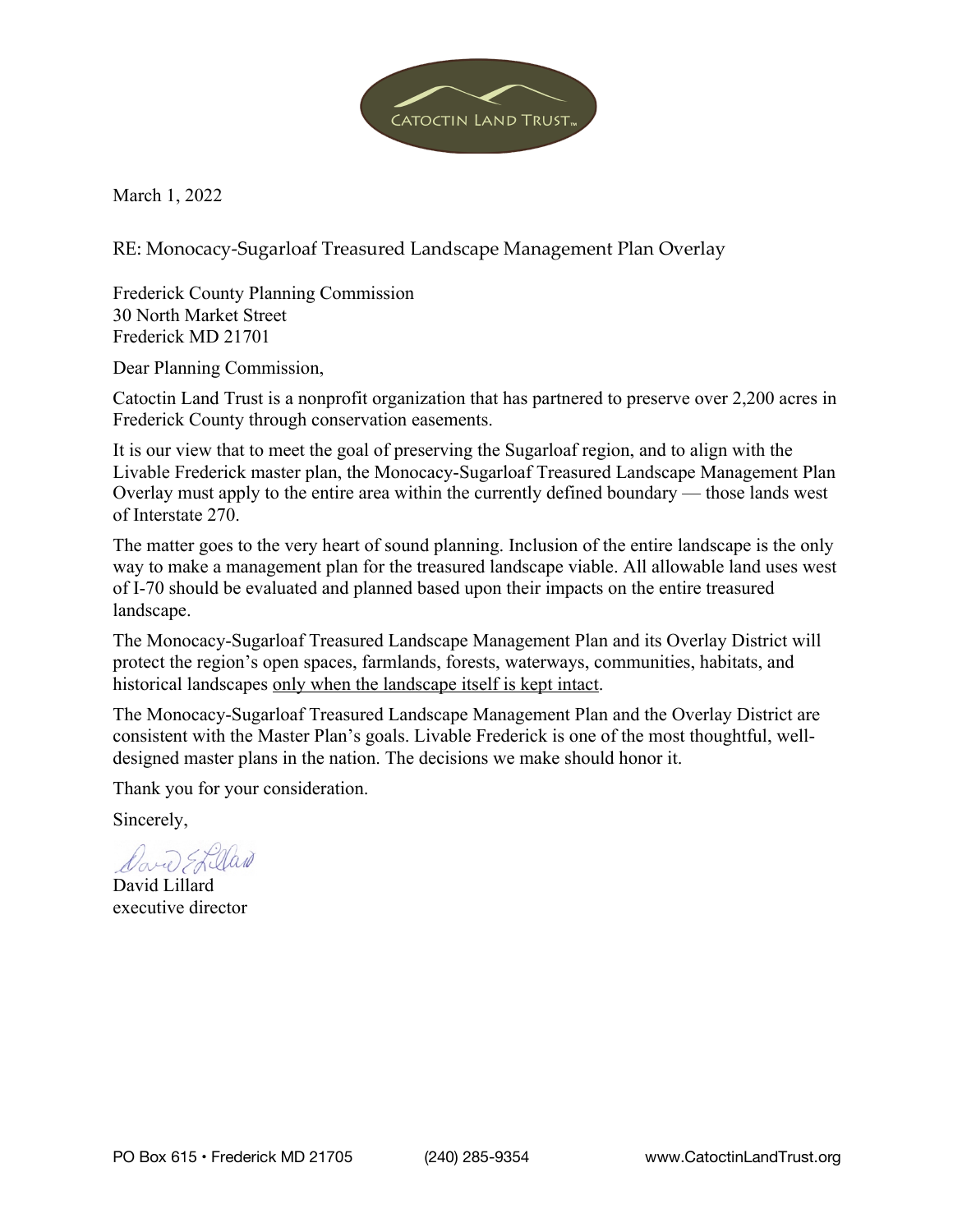# **Dolan, Mary**

| From:    | <b>Planning Commission</b>                                 |
|----------|------------------------------------------------------------|
| Sent:    | Wednesday, March 2, 2022 8:26 AM                           |
| To:      | Pandora Gunsallus                                          |
| Cc:      | Brandt, Kimberly G.; Goodfellow, Tim                       |
| Subject: | RE: Monocacy-Sugarloaf treasured landscape management plan |

Good morning!

Thank you for taking the time to express your thoughts on the Sugarloaf Treasured Landscape Management Plan.

Your comments will be shared with the Planning Commission for their consideration.

Karen L. James Administrative Specialist Division of Planning & Permitting Frederick County Government 30 North Market Street Frederick, Maryland 21701 301‐600‐1138

‐‐‐‐‐Original Message‐‐‐‐‐ From: Pandora Gunsallus <GUNSALPP@comcast.net> Sent: Tuesday, March 1, 2022 4:53 PM To: Planning Commission <PlanningCommission@FrederickCountyMD.gov> Cc: Council Members <CouncilMembers@FrederickCountyMD.gov>; County Executive <CountyExecutive@FrederickCountyMD.gov> Subject: Monocacy‐Sugarloaf treasured landscape management plan

[EXTERNAL EMAIL]

Dear Frederick County Planning Commission, My husband James Gunsallus and I have been watching keenly all of the planning commission virtual meetings since August 2021 and we would like to thank you for all of the hard work you have done so far to perpetuate and preserve the Sugarloaf plan area. We have always been in favor of extending the boundary line to I270 and now in order to maintain the integrity of the Sugarloaf Mountain and historical civil war battle field areas we strongly encourage you to apply the overlay over the entire plan area.

We are concerned about further pressure from developers and urge all decision makers to remain stalwart in their endeavor to maintain these exceptional areas that exist only here in Frederick county. Also, this beauty and history is one of the reasons people visit and tour our area, we wouldn't want the mountain and the battle fields to be preceded and intermingled with inappropriate and unsightly development.

Again, please apply the Overlay to the entire plan.

Thank you for your kind consideration of this matter.

Sincerely,

Pandora P. Gunsallus Owner of farmland.

3350 Park Mills Road Frederick Md.

Pandora Gunsallus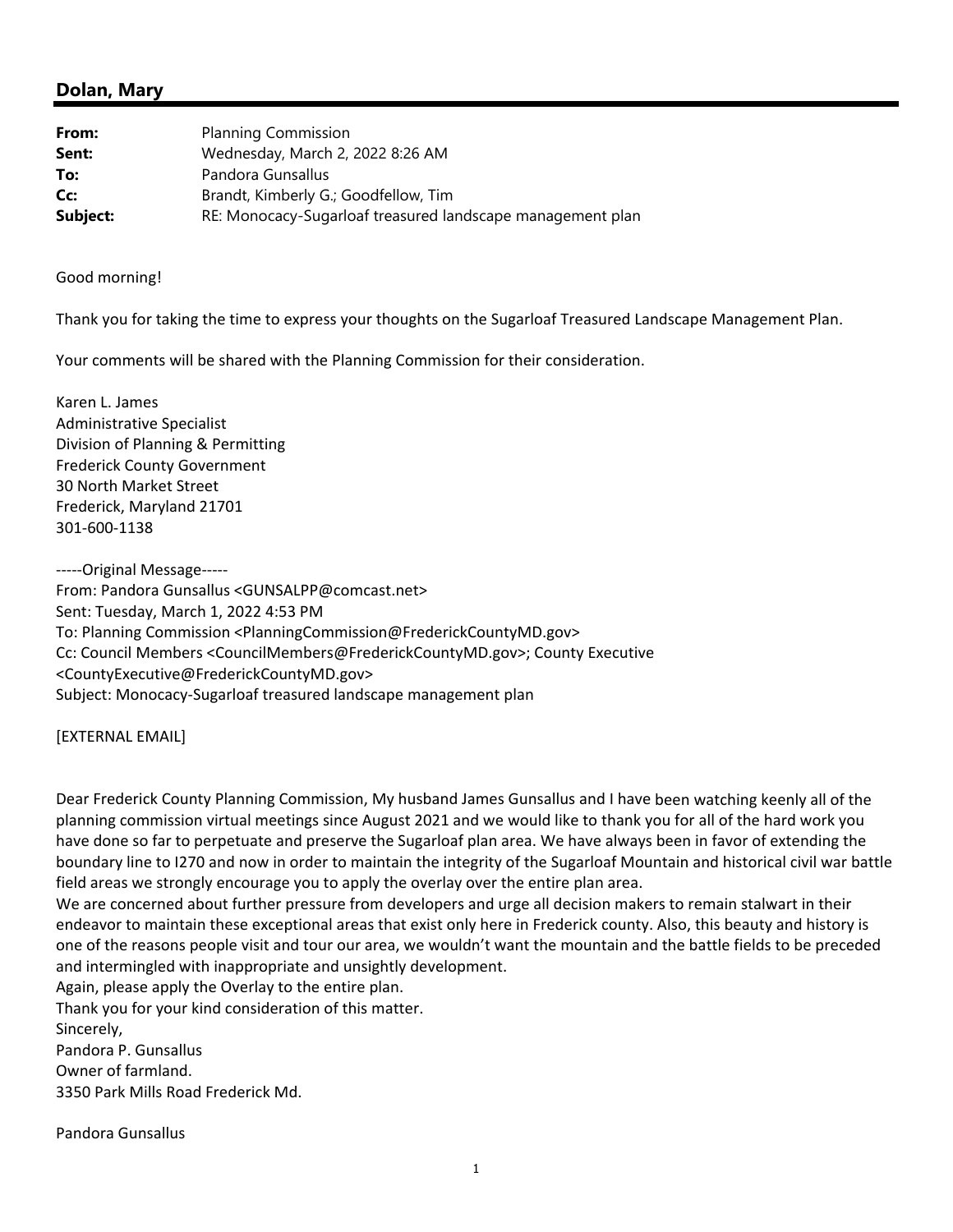241 Cynthia Drive Canonsburg PA. 15317 gunsalpp@comcast.net 724‐514‐7228

Sent from my iPad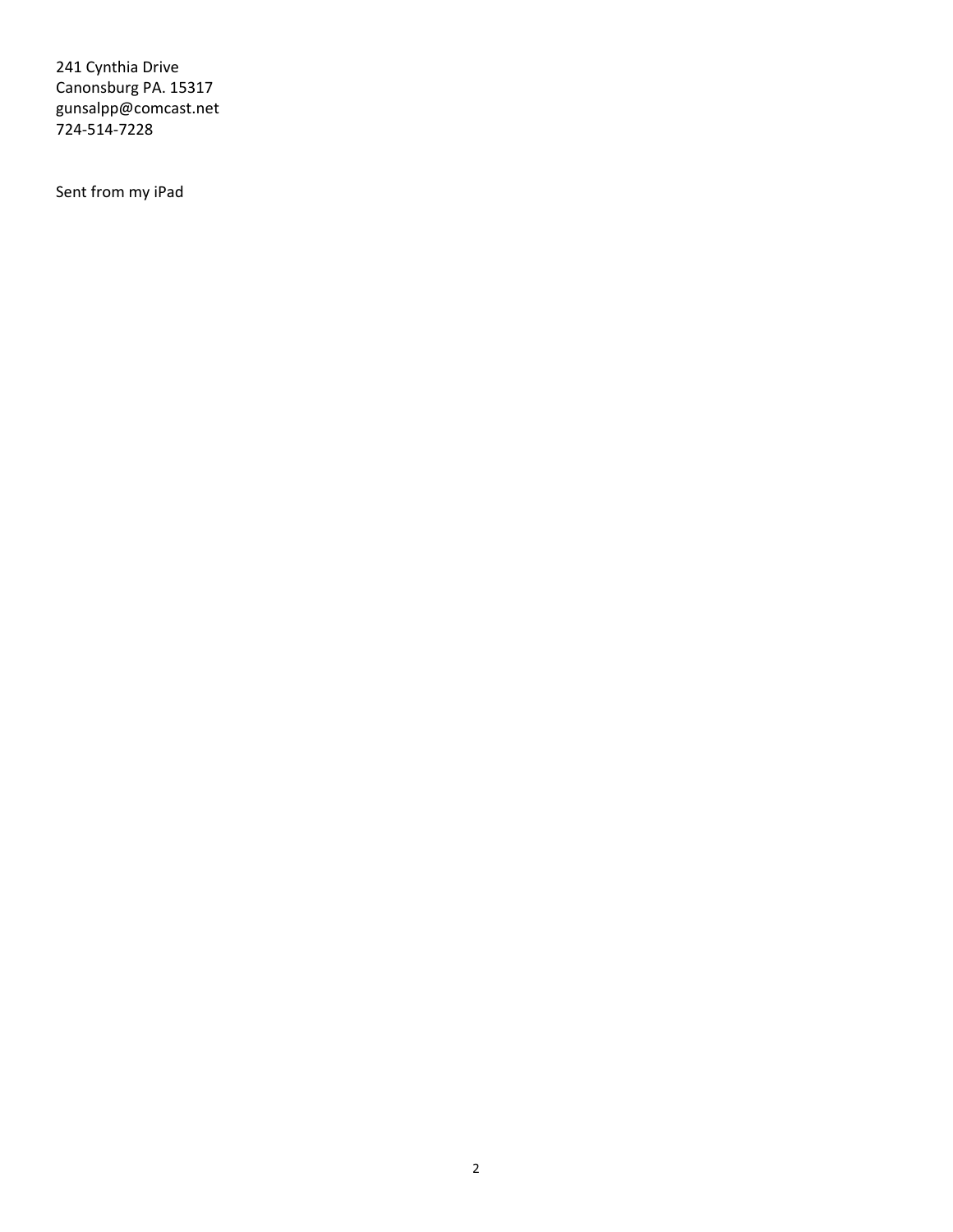| From:               | <b>Planning Commission</b>                                                        |
|---------------------|-----------------------------------------------------------------------------------|
| To:                 | <b>Liz Breuker</b>                                                                |
| Cc:                 | Brandt, Kimberly G., Goodfellow, Tim                                              |
| Subject:            | RE: Comments regarding the Monocacy-Sugarloaf Treasured Landscape Management Plan |
| Date:               | Thursday, March 3, 2022 11:40:55 AM                                               |
| <b>Attachments:</b> | $\sim$ WRD000.jpg                                                                 |

Good morning!

Thank you for taking the time to express your thoughts on the Sugarloaf Treasured Landscape Management Plan.

Your comments will be shared with the Planning Commission for their consideration.

Karen L. James Administrative Specialist Division of Planning & Permitting Frederick County Government 30 North Market Street Frederick, Maryland 21701 301-600-1138

**From:** Liz Breuker <lizbreuker@isu.edu> **Sent:** Wednesday, March 2, 2022 8:44 AM **To:** Planning Commission <PlanningCommission@FrederickCountyMD.gov> **Subject:** Comments regarding the Monocacy-Sugarloaf Treasured Landscape Management Plan

## **[EXTERNAL EMAIL]**

Good morning,

Below, I submit my comments to the Frederick County Planning Commission regarding the Monocacy-Sugarloaf Treasured Landscape Management Plan.

In order to meet the goal of preserving the Sugarloaf region, the Monocacy-Sugarloaf Treasured Landscape Management Plan Overlay should apply to the entire area within the currently defined boundary. The intent of the Overlay District is to "ensure the long-term sustainability, health and integrity of ...the landscapes that comprise the Sugarloaf Planning Area."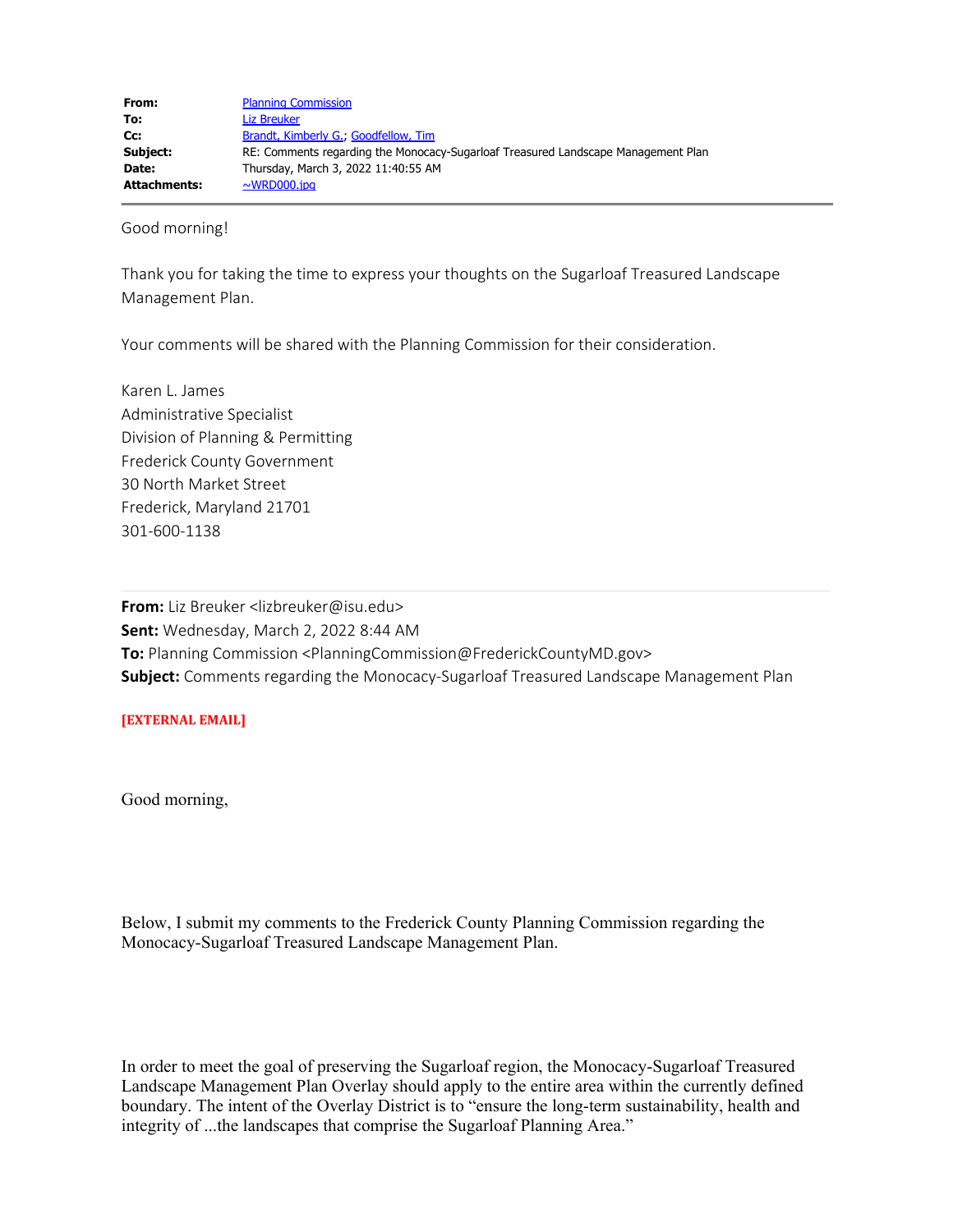The Livable Frederick Master Plan, the County's comprehensive guide to updating area land use plans, presents a thorough analysis, suggested approach, and future vision that includes and emphasizes the County's natural environment including the Green Infrastructure and Agricultural Infrastructure segments. The Monocacy-Sugarloaf Treasured Landscape Management Plan and the Overlay District are consistent with the Master Plan's goals.

Some recent comments to the Planning Commission have opposed any future land use and development limitations in the Monocacy-Sugarloaf region and cite "the I-270 Corridor Plan" for support. We repeat: the County has no I-270 Corridor Plan.

• The Frederick County Transportation Needs and Priorities Review Report through the Year 2045 does not include reference to a future I-270 interchange at Park Mills Road.

• Fifty years of past planning documents for the Sugarloaf/Urbana area identify I-270 as the boundary between rural and developed areas (Mr. Goodfellow, staff presentation to the Planning Commission, 11/10/21).

Future development on the west side of I-270 must be guided by the Livable Frederick commitment that "Agricultural Infrastructure must be diligently maintained" (p. 60). The open spaces in the Monocacy-Sugarloaf region are a natural treasure that enhance the beauty of the County; they are not merely"undeveloped land awaiting development" opportunities." The Monocacy- Sugarloaf Treasured Landscape Management Plan and its Overlay District will protect the region's open spaces, farmlands, forests, waterways, communities, habitats, and historical landscapes for existing and future residents and visitors.

Thank you,

Elizabeth K. Breuker

Monrovia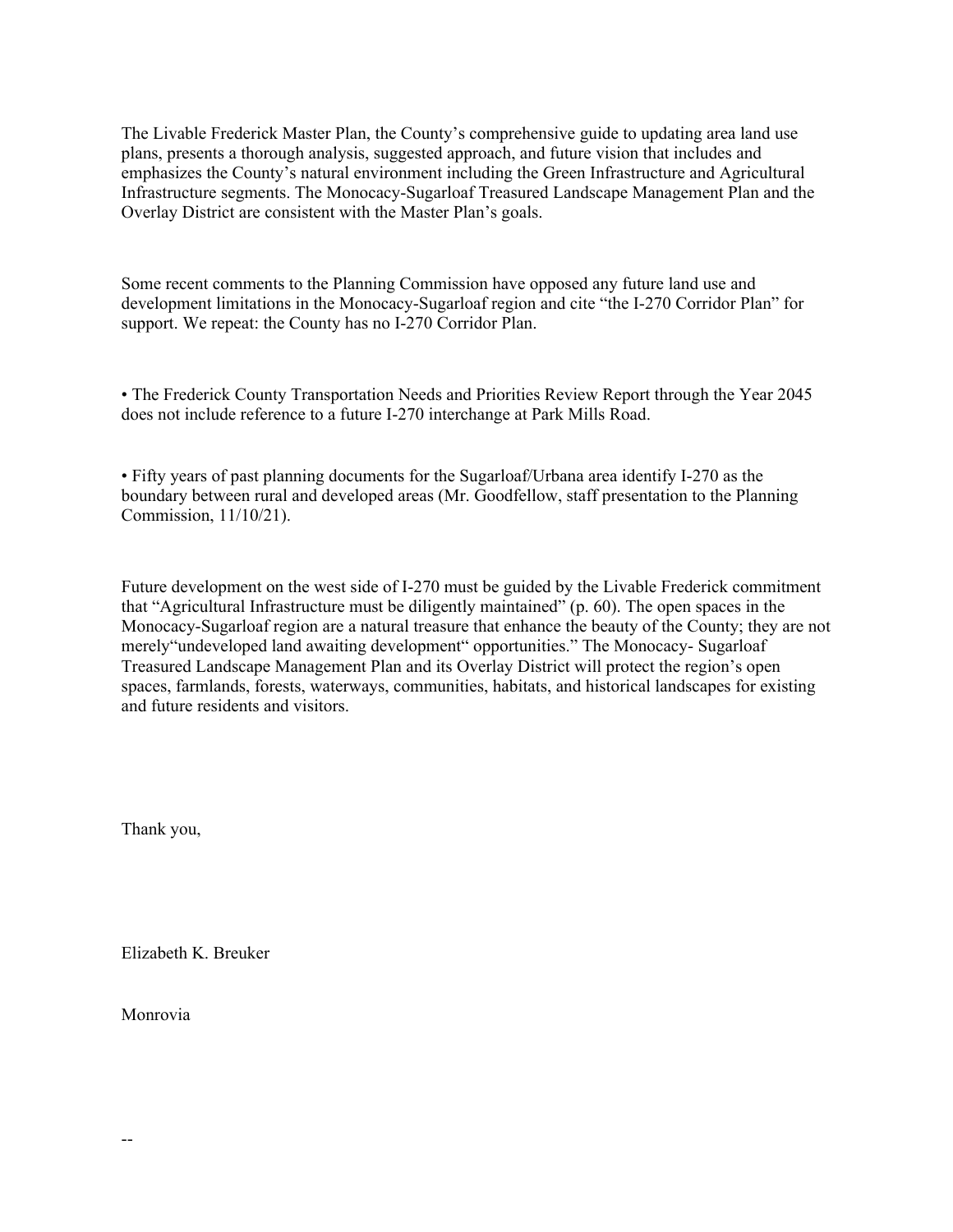#### **Liz Breuker**

Doctor of Arts Student & Graduate Teaching Assistant | Political Science

Graveley Hall | Room Top Floor of North Wing 921 S 8th Ave Stop 8073 | Pocatello, ID 83209 (208) [282-2211](tel:+1-(208)+282-2211) | Cell: (208) [915-9124](tel:+1-(208)+915-9124) | [lizbreuker@isu.edu](mailto:lizbreuker@isu.edu)



Idaho State University (Pocatello) acknowledges that it is located within the boundaries of the original Fort Hall Reservation on the traditional lands of the Shoshone and Bannock peoples.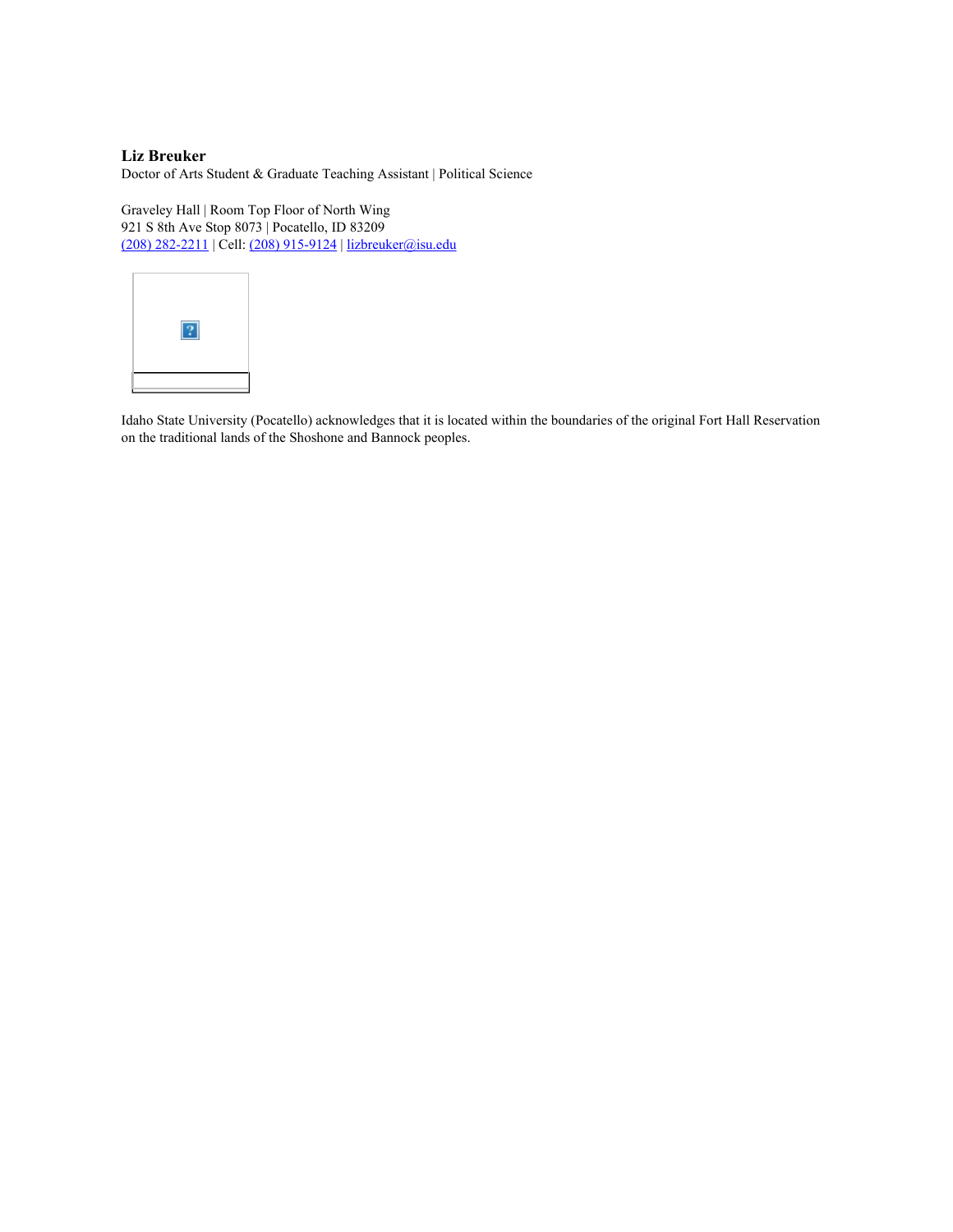Good morning!

Thank you for taking the time to express your thoughts on the Sugarloaf Treasured Landscape Management Plan.

Your comments will be shared with the Planning Commission for their consideration.

Karen L. James Administrative Specialist Division of Planning & Permitting Frederick County Government 30 North Market Street Frederick, Maryland 21701 301-600-1138

**From:** Kristen Morrison <klmkmor@gmail.com> **Sent:** Wednesday, March 2, 2022 11:48 AM **To:** Kristen Morrison <klmkmor@gmail.com> **Subject:** Sugarloaf Mt Plan Overlay

#### **[EXTERNAL EMAIL]**

Kristen Morrison 1820 Mt Ephraim Road Adamstown, MD 21710

Dear Planning Commission,

The Commission's January 2022 decision to designate the Sugarloaf Treasured Landscape Management Plan boundaries at the historic I-270 line between the rural and more densely developed acreage in Frederick which extends to the Montgomery County line and the Monocacy River is a very good decision for Frederick County residents and people who want to preserve this slice of gently developed environment for future generations of people and wildlife. As you currently consider the standards that support preservation of these land within the boundary line, I believe the standard in the plan must apply to all of the "Overlay" areas within the boundary an keep the language consistent in the "Sugarloaf Rural Heritage Overlay Zoning District". The "overlay" language needs to protect and preserve and set a working example of how Frederick County can protect and preserve our many farms, woodlands, wetlands and wild lands that surround Sugarloaf Mt, the Monacacy Battlefield and also the additional lands which will be at risk of over development in the future as Frederick County, Maryland continues to grow.

As a resident and business owner who lives and works in the foothills of the mountain, I urge you to help steward and preserve our gem of a mountain. All of Sugarloaf Mountain, our hills, valleys, wetlands, farmlands, wild-lands, watersheds and view-sheds in Frederick County Maryland need to be kept livable. Many thanks to you and everyone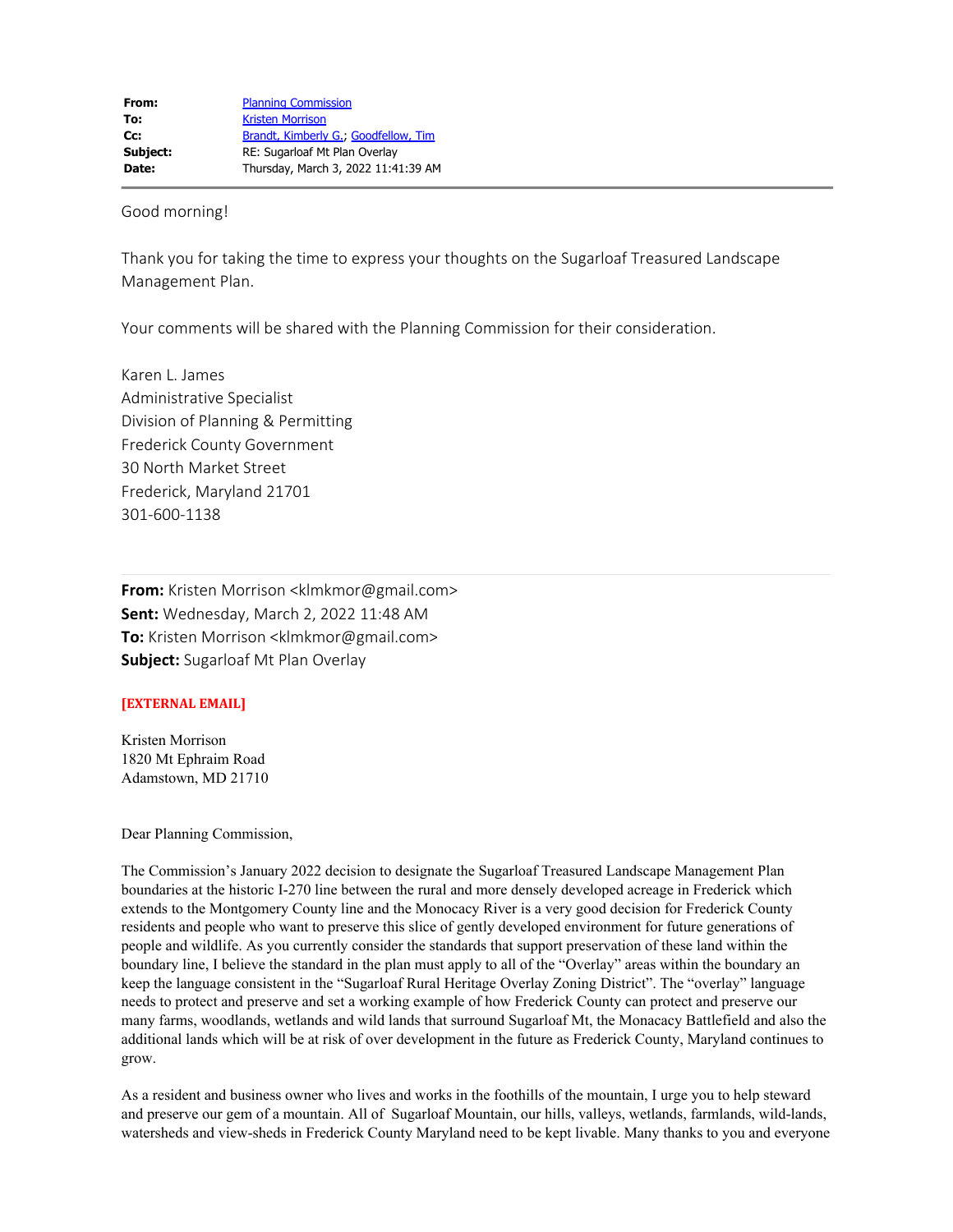who has helped to preserve and to protect the lands around our National treasure, Sugarloaf Mountain.

Kristen Morrison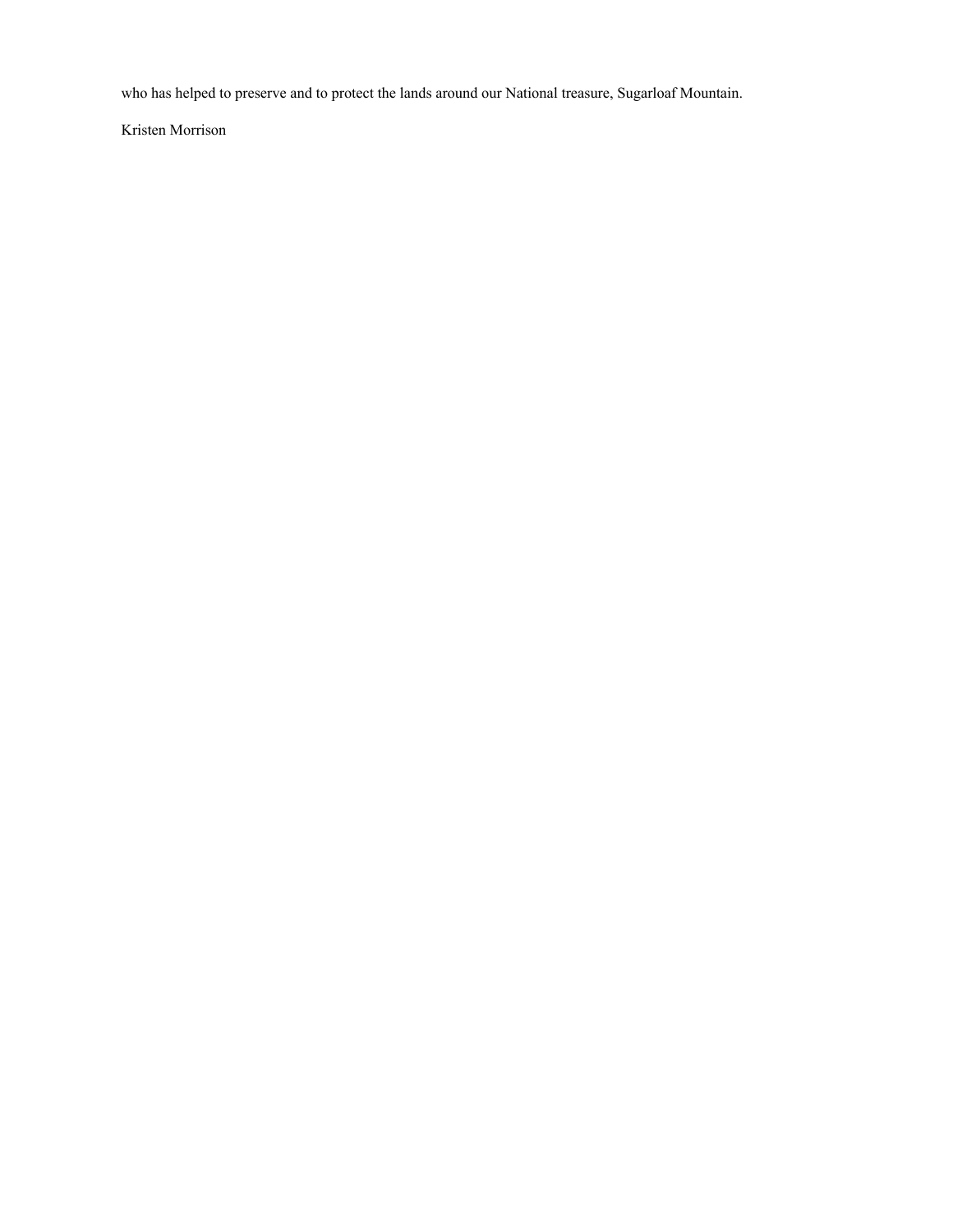| From:               | <b>Planning Commission</b>                                                |
|---------------------|---------------------------------------------------------------------------|
| To:                 | <b>Sue Trainor</b>                                                        |
| Cc:                 | Brandt, Kimberly G., Goodfellow, Tim                                      |
| Subject:            | RE: Sugarloaf Alliance Comment on the Treasured Landscape Management Plan |
| Date:               | Monday, March 21, 2022 7:35:47 AM                                         |
| <b>Attachments:</b> | $imae001.$ pna                                                            |

Good morning!

Thank you for taking the time to express your thoughts on the Sugarloaf Treasured Landscape Management Plan.

Your comments will be shared with the Planning Commission for their consideration.

Karen L. James Administrative Specialist Division of Planning & Permitting Frederick County Government 30 North Market Street Frederick, Maryland 21701 301-600-1138

**From:** Sue Trainor <sue.trainor.music@gmail.com> **Sent:** Sunday, March 20, 2022 5:47 PM **To:** Council Members <CouncilMembers@FrederickCountyMD.gov> **Cc:** Planning Commission <PlanningCommission@FrederickCountyMD.gov> **Subject:** Sugarloaf Alliance Comment on the Treasured Landscape Management Plan

## **[EXTERNAL EMAIL]**



Sugarloaf Alliance, Inc. has a strong interest in preserving the many good features that make Frederick County such a desirable place to live and work. We have supported the county's effort to draft a Sugarloaf Treasured Landscape Management Plan that would effectively preserve the attractive and productive rural nature of the southern part of the county, to the west of I-270, which encloses the Plan's signature Sugarloaf Mountain.

We support this Plan. It incorporates two features we consider essential for its effectiveness:

- inclusion of the entire area enclosed by the Montgomery County line, the Monocacy River, and Route I-270, and

- the application of the protective Overlay over the entire area of the Plan.

In our view, these two aspects must be retained, and could be strengthened, in arriving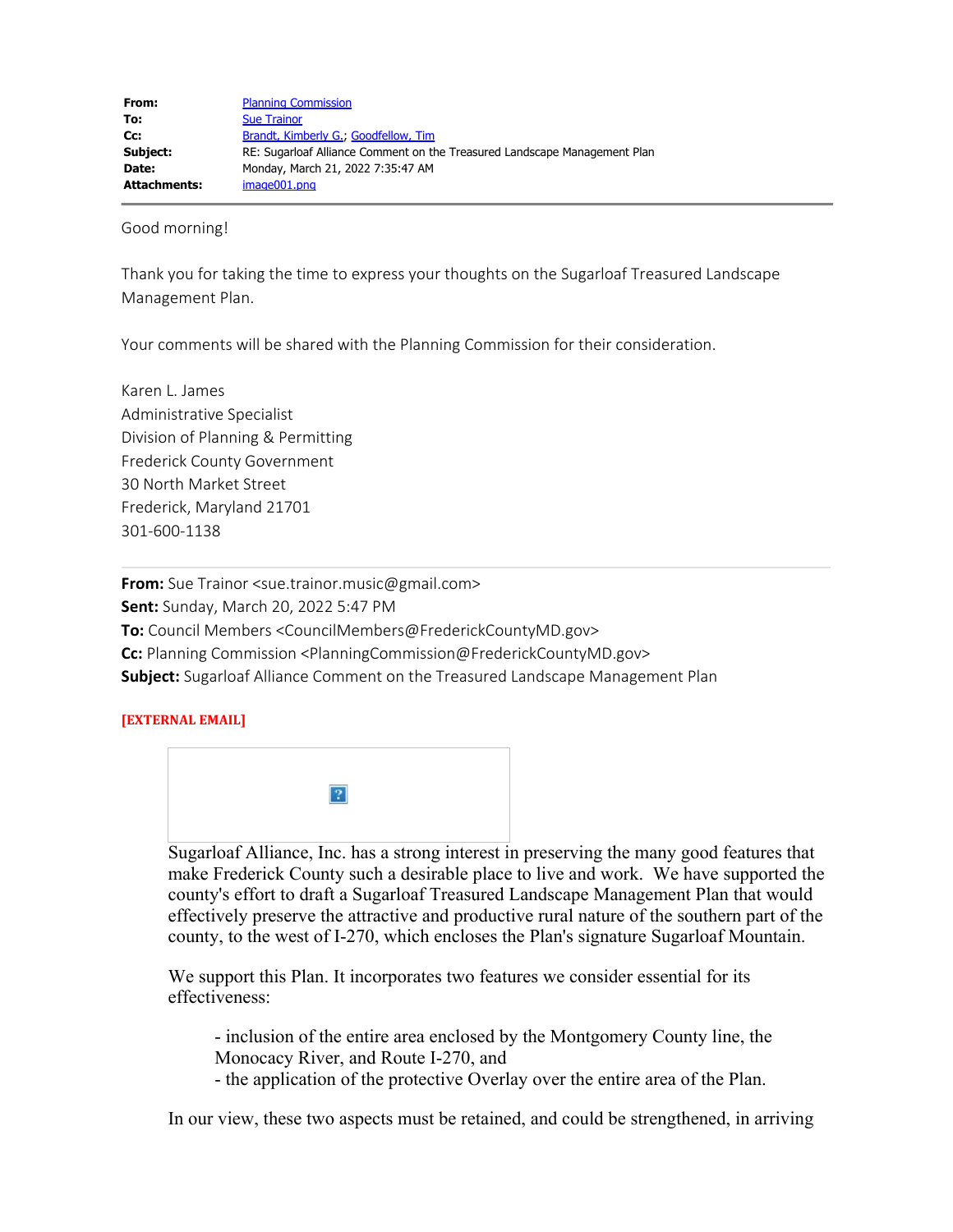at the county's final Plan.

We commend both the staff of the county's Department of Planning and Development Review for their dedication in preparing the draft plan and the Frederick County Planning Commission for their wisdom and oversight in helping to advance the goals of the Sugarloaf Plan in a transparent and public process. Sincerely,

Steve Black, President Sue Trainor, Vice President Nick Carrera, Treasurer Mary Ann Ely, Secretary

*Sugarloaf Alliance, Inc. is dedicated to the preservation, protection, and restoration of watersheds, streams, meadows, and forests in cooperation with volunteers, civic groups, and local, state, and federal agencies. To that end, it strives to protect the Sugarloaf Mountain area environment*